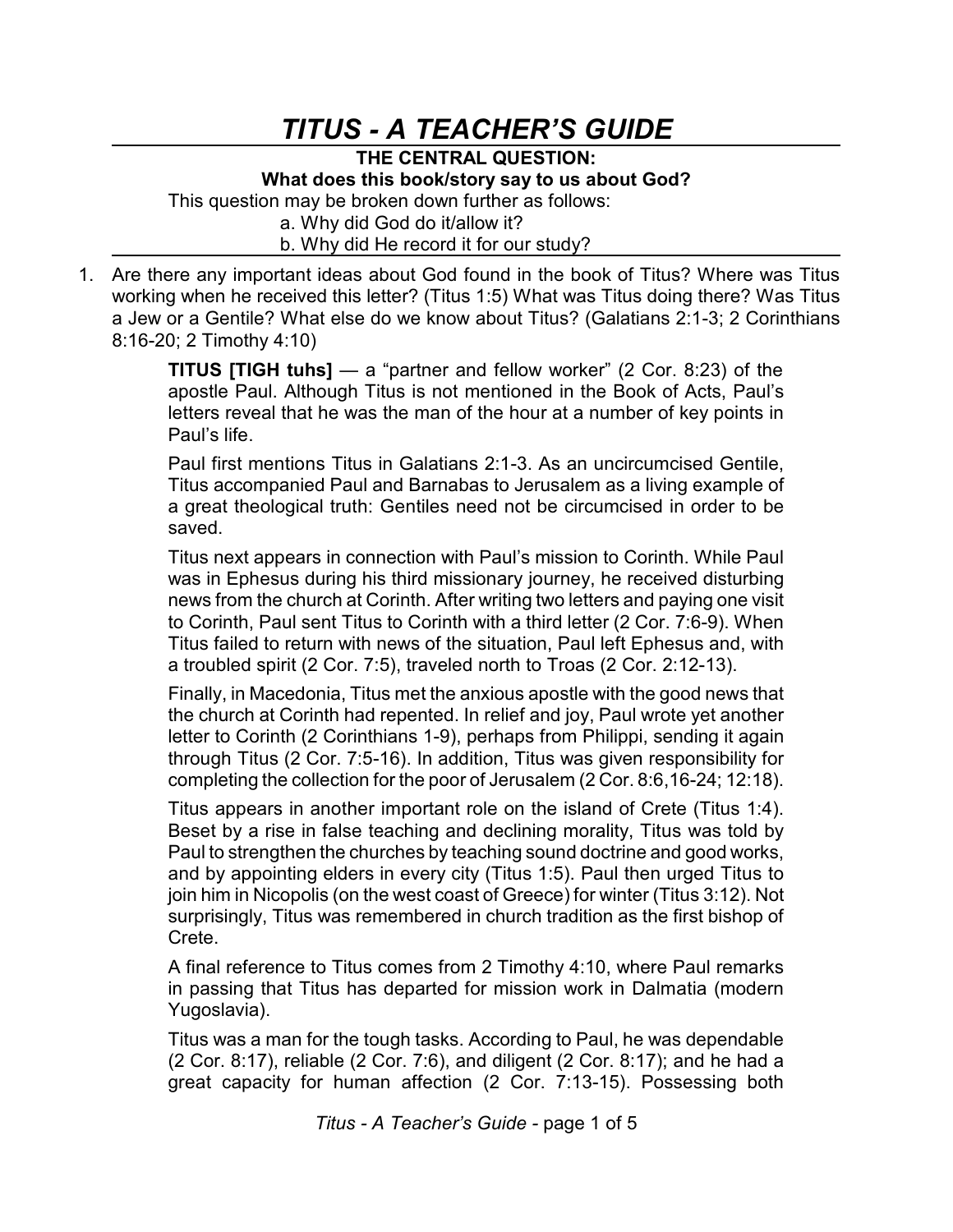strength and tact, Titus calmed a desperate situation on more than one occasion. He is a good model for Christians who are called to live out their witness in trying circumstances. (*Nelson's Illustrated Bible Dict.*)

**Titus** (ti'tus). [Gr. *Titos*, a transliteration of the Latin *Titus*. Both the Greek and the Latin forms of the name were common during the apostolic age.] An intimate friend, traveling companion, and assistant of the apostle Paul. His name occurs in the New Testament only in the epistles of Paul to the Corinthians (2 Cor 2:13, etc.), the Galatians (Gal 2:1, 3), Timothy (2 Ti 4:10), and Titus (Tit 1:4). Paul considered Titus his "own son after the common faith" (Tit 1:4)—evidently because he was one of his own converts. That Titus was a Gentile is indicated by Paul's refusal to circumcise him in order to appease overzealous Jewish Christians at Jerusalem—perhaps on the occasion when he visited that city as a member of the Antioch delegation to the council held to resolve the issue of Gentile converts (Gal. 2:1-5; cf. Acts 15). Possibly he was a native of Antioch. In any case, he was apparently a member of the Gentile church in that city (Gal 2:1) and probably accepted Christianity during Paul's early ministry there. When some in the Corinthian church turned against Paul, about A.D. 57, he sent Titus to effect a reconciliation. Paul's anxiety for the success of this mission is evident from his perplexity at not meeting Titus at Troas as planned (2 Cor. 2:12,13; 7:6). A little later he met Titus), and sent him back to Corinth with the  $2<sup>nd</sup>$  Epistle to the Corinthians [2 Corinthians 1-9: really Paul's fourth letter to them] (2 Cor. 8:6,17,18), and to supervise the collection of funds for the poor at Jerusalem (2 Cor. 8:23-9:5). Several years later, apparently not long before his  $2<sup>nd</sup>$  imprisonment in Rome, Paul wrote the Epistle to Titus. He had left Titus on the island of Crete to organize the churches there and to instruct the believers more thoroughly (Titus 1:4,5). In his letter he summoned Titus to meet him in Nicopolis (Titus 3:12). The last we hear of Titus is shortly before Paul's death, when, in a letter to Timothy, Paul says that he had sent Titus on a mission to Dalmatia (2 Timothy 4:10). *SDA Bible Dictionary*

Eusebius, the church historian of the 4th century, refers to Titus as the bishop of the island of Crete (Eusebius *Ecclesiastical History* iii. 4). (*SDA Bible Comm.* - Titus)

From the epistle it appears that there were groups of Christians in a number of places in Crete. The general church organization, however, was incomplete, and trouble was brewing because of false teachers, who may have been half-converted Jews. These false teachers were laying great emphasis on myths, genealogies, and the law. They were wasting much time and energy, both their own and that of other church members, on pointless argument. Titus was responsible for straightening matters out, and Paul sends him counsel and encouragement. In this letter Paul is especially concerned with giving Titus counsel that would help him to establish the recently converted Christians of Crete in true Christian faith and living. Accordingly, the epistle is highly practical. Paul counsels a more thorough and formal church organization, and advises Titus as to qualifications for

*Titus - A Teacher's Guide -* page 2 of 5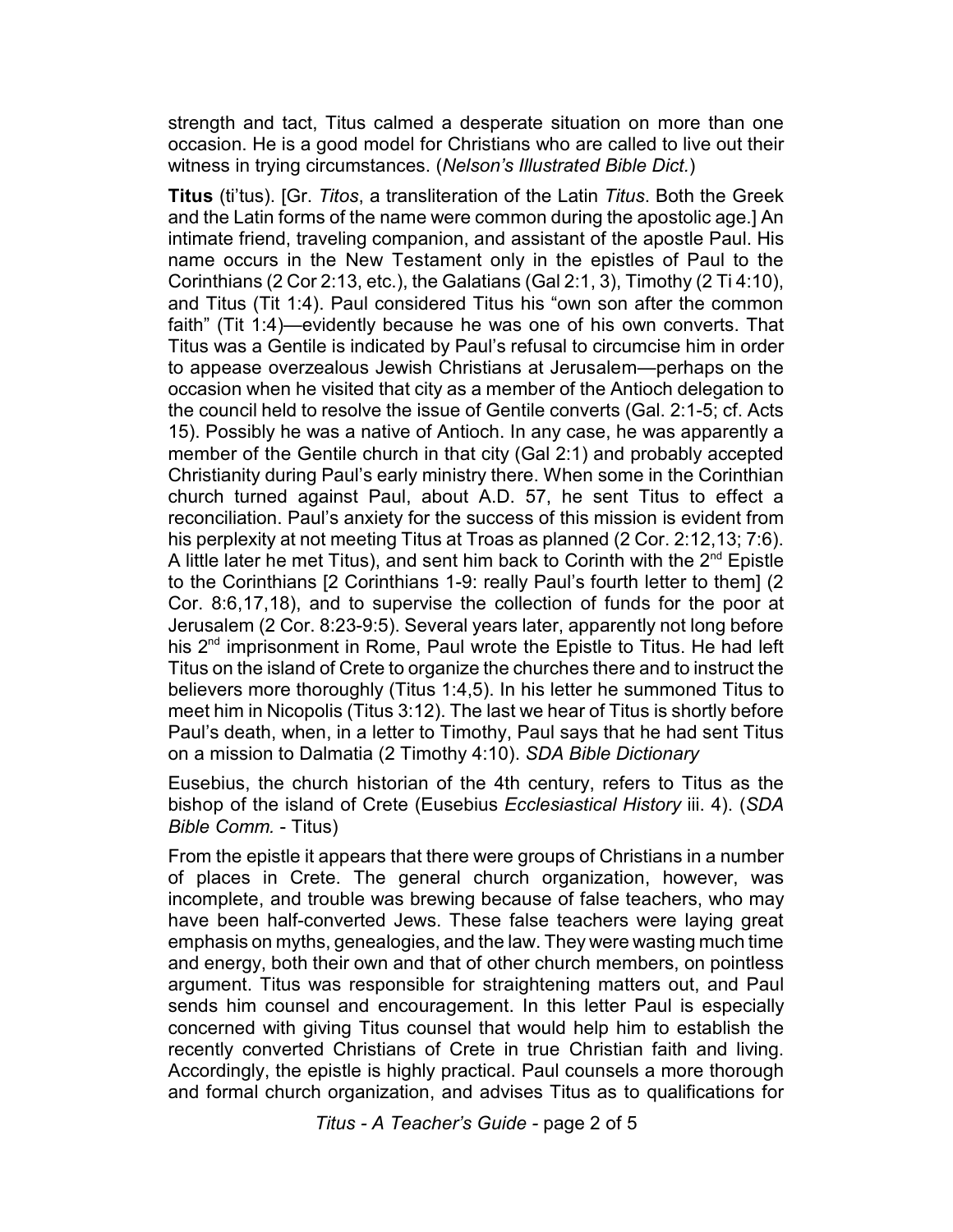church elders. He reminds him of the Cretans' reputation for falsehood and laziness, and implies that the Christians there had been disturbed by Jewish legalists. Paul particularly points out that emphasis on ceremonial impurity in time tends to render the conscience itself impure. When the mind is absorbed with religious trivia, too often the really important questions of morality and integrity are ignored and religion deteriorates into a matter of form and theory.

Paul's great emphasis here is that the Cretan Christians should be sober, chaste, and thoroughly upright in all their living. Slaves—as doubtless many of them were—just like anyone else, should be obedient and honest.

At the climax of his letter Paul reminds Titus, and the Cretans through him, that God's kindness to man is not won by good deeds, but is the gift of His mercy through Jesus Christ.

An awareness of the pagan heritage of these Cretan brethren and of the mental confusion wrought by the Judaizing teachers helped Paul to deal specifically with their problems. His counsel is clear and specific. He understands his people and their basic human behavior patterns. In this letter he exhibits a precision and incisiveness that preachers today may well seek to emulate. (*SDA Bible Commentary*, vol. 7, p. 356)

## **Titus**

Christians are quite serious in believing that when they gather together for worship and work, God is present and sovereign, really present and absolutely sovereign. God creates and guides, God saves and heals, God corrects and blesses, God calls and judges. With such comprehensive and personal leadership from God, what is the place of *human* leadership?

Quite obviously, it has to be second place. It must not elbow its way to the front, it must not bossily take over. Ego-centered, ego-prominent leadership betrays the Master. The best leadership in spiritual communities formed in the name of Jesus, the Messiah, is inconspicuous, not calling attention to itself but not sacrificing anything in the way of conviction and firmness either.

In his letters to two young associates—Timothy in Ephesus and Titus in Crete—we see Paul encouraging and guiding the development of just such leadership. What he had learned so thoroughly himself, he was now passing on, and showing them, in turn, how to develop a similar leadership in local congregations. This is essential reading because ill-directed and badly formed spiritual leadership causes much damage in souls. Paul in both his life and his letters shows us how to do it right. (*The Message* article on Timothy-Titus)

The following is a chronological listing of the major events concerning Titus that are mentioned in Scripture:

A.D. 49 - Titus accompanied Paul to Jerusalem for the Jerusalem council. Paul refused to circumcise Titus because he was not Jewish. (Acts 15:2; Galatians 2:1-3)

*Titus - A Teacher's Guide -* page 3 of 5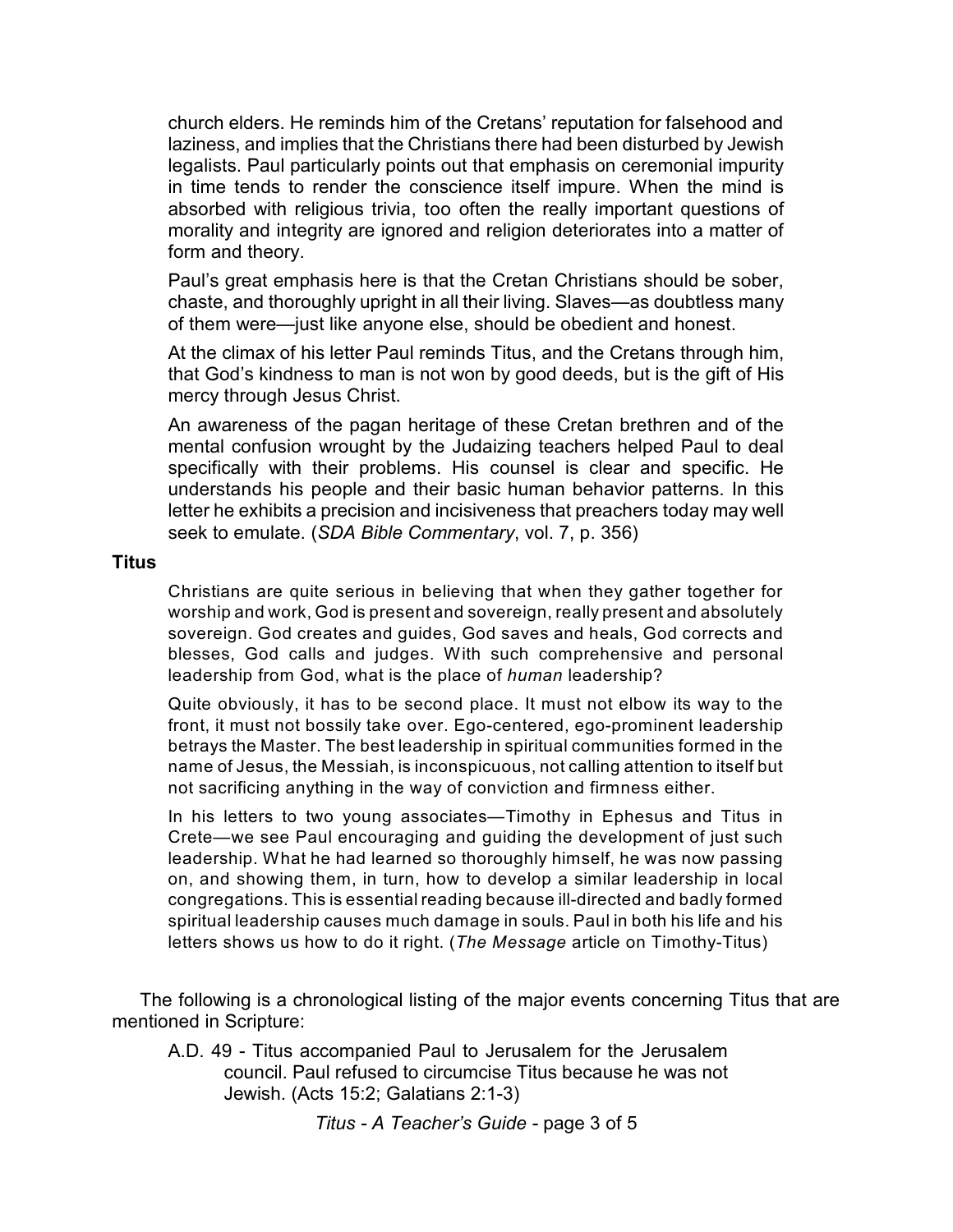- A.D. 57 Titus was working with Paul at Ephesus while Paul was having so much trouble with the church at Corinth. Paul wrote his third letter to the Corinthians (2 Corinthians 10-13), that very strong letter, and sent it with Titus to Corinth. (2 Corinthians 12:18)
- A.D. 57 Paul became very worried about how that strong letter was going to be accepted and set out to find Titus to get the news. Paul found Titus in Macedonia, learned that the Corinthians had accepted his reproof, and wrote another letter to send ahead with Titus. (2 Corinthians 1-9)
- A.D. 58 Titus was placed in charge of the collection of the relief offering at Corinth to be taken to Jerusalem. (1 Corinthians 16:1-3; 2 Corinthians 8:1-6,16,23)
- A.D. 65 After Paul's first imprisonment in Rome, he was released and worked with Titus in Crete. Paul left Titus in Crete and worked elsewhere. A little later, Paul wrote this letter back to Titus asking him to come to Nicopolis. Paul apparently sent this letter with Zenas and Apollos. (Titus 3:12-15)
- A.D. 67 Titus joined Paul at Rome during Paul's second imprisonment there and was sent to Dalmatia. (2 Timothy 4:10)
- 2. Why do you suppose that Titus is so much like 1 Timothy? Why preserve both books in the New Testament?

Both of these letters were written about the same time to two of Paul's young associates who were serving as pastors in two different locations. Paul probably believed there was a real concern about these issues and wanted to share that concern with both of them. Timothy and Titus had been very closely associated with Paul for a long time, and Paul thought of himself as a father to them. He wanted to share some of his real concerns about the growth of the church. He recognized that he himself might not be around for a lot longer, and he wanted to give general guidance for these young pastors for times to come.

Some parallels:

| Criteria for church leaders: | 1 Timothy $3:2-7$ | <b>Titus 1:6-9</b> |
|------------------------------|-------------------|--------------------|
| Treatment of church members: | 1 Timothy 5:1-20  | Titus 2:1-8        |
| Slaves:                      | 1 Timothy 6:1,2   | Titus 2:9,10       |

3. Do you know any church leaders who are "blameless"? (Titus 1:5-9; compare 1 Timothy 3:1-7) Considering what Paul quoted about the Cretans, would it appear possible to get any church leaders from among them? Does this mean that if a minister has one bad child in his family, he cannot serve? Should he resign immediately? After a while how many would we have left? Did God "fail" with one-third of His children?